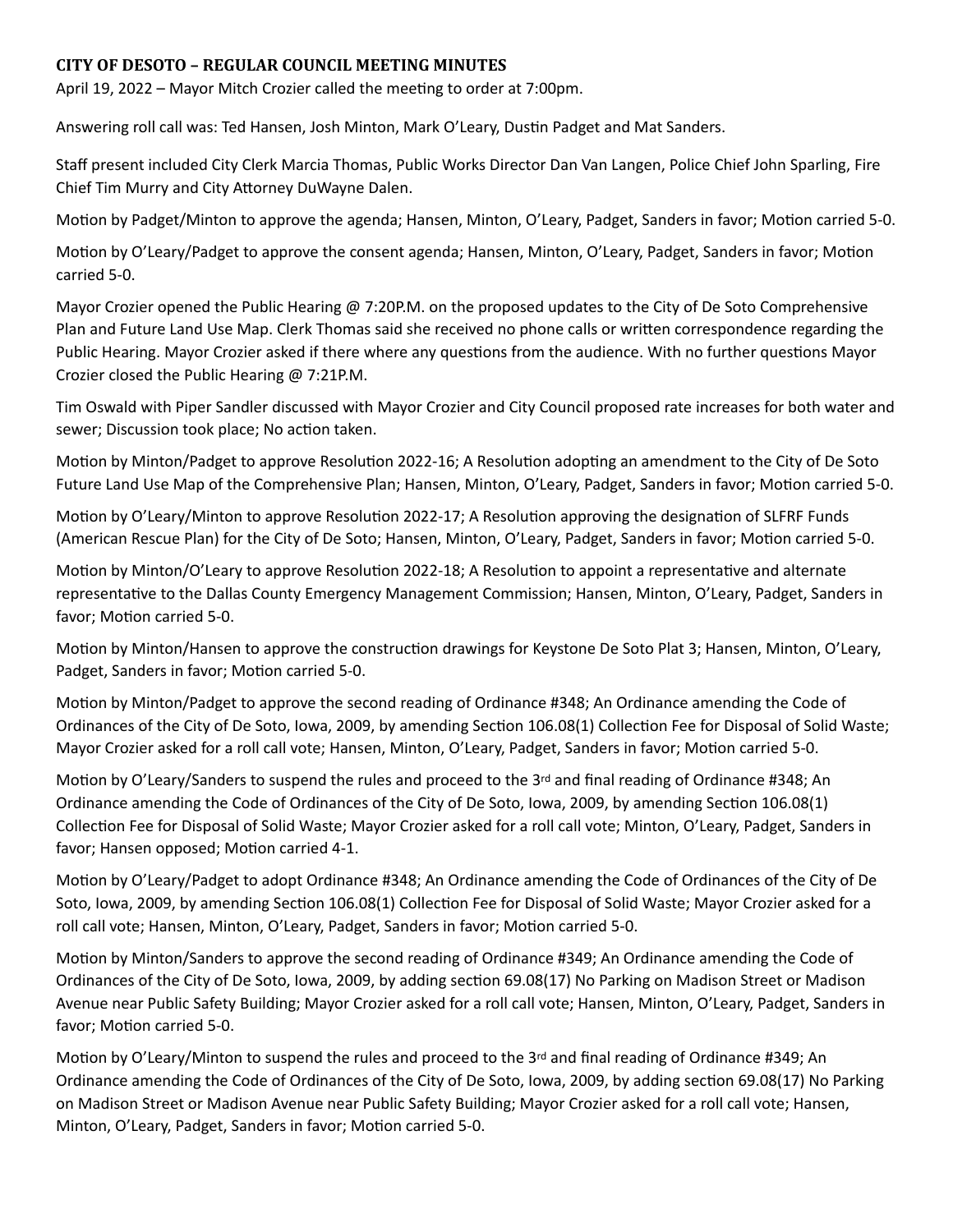Motion by O'Leary/Padget to adopt Ordinance #349; An Ordinance amending the Code of Ordinances of the City of De Soto, Iowa, 2009, by adding section 69.08(17) No Parking on Madison Street or Madison Avenue near Public Safety Building; Mayor Crozier asked for a roll call vote; Hansen, Minton, O'Leary, Padget, Sanders in favor; Motion carried 5-0.

Motion by Minton/Sanders to approve the second reading of Ordinance #350; An Ordinance amending the Code of Ordinances of the City of De Soto, Iowa, 2009, by rezoning JTB Investments, LLC site of approximately 5.5 acres in Adams Township section 24-789N-R28 from A-1 Agriculture District to M-2 Heavy Industrial District; Mayor Crozier asked for a roll call vote; Hansen, Minton, O'Leary, Padget, Sanders in favor; Motion carried 5-0.

Motion by Sanders/Minton to suspend the rules and proceed to the 3<sup>rd</sup> and final reading of Ordinance #350; An Ordinance amending the Code of Ordinances of the City of De Soto, Iowa, 2009, by rezoning JTB Investments, LLC site of approximately 5.5 acres in Adams Township section 24-789N-R28 from A-1 Agriculture District to M-2 Heavy Industrial District; Mayor Crozier asked for a roll call vote; Hansen, Minton, O'Leary and Sanders in favor; Padget opposed; Motion carried 4-1.

Motion by Minton/Sanders to adopt Ordinance #350; An Ordinance amending the Code of Ordinances of the City of De Soto, Iowa, 2009, by rezoning JTB Investments, LLC site of approximately 5.5 acres in Adams Township section 24-789N-R28 from A-1 Agriculture District to M-2 Heavy Industrial District; Mayor Crozier asked for a roll call vote; Hansen, Minton, O'Leary, Padget, Sanders in favor; Motion carried 5-0.

Motion by O'Leary/Padget to approve the second reading of Ordinance #351; An Ordinance amending the Code of Ordinances of the City of De Soto, Iowa, 2009, by amending 18.05(2) Manner of Publication; Mayor Crozier asked for a roll call vote; Hansen, Minton, O'Leary, Padget, Sanders in favor; Motion carried 5-0.

Motion by Sanders/O'Leary to suspend the rules and proceed to the 3rd and final reading of Ordinance #351; An Ordinance amending the Code of Ordinances of the City of De Soto, Iowa, 2009, by amending 18.05(2) Manner of Publication; Mayor Crozier asked for a roll call vote; Hansen, Minton, O'Leary, Padget, Sanders in favor; Motion carried 5-0.

Motion by Minton/Padget to adopt Ordinance #351; An Ordinance amending the Code of Ordinances of the City of De Soto, Iowa, 2009, by amending 18.05(2) Manner of Publication; Mayor Crozier asked for a roll call vote; Hansen, Minton, O'Leary, Padget, Sanders in favor; Motion carried 5-0.

Motion by Minton/O'Leary to approve Shank Constructors, Inc; pay application #15 for \$71,536.90; Contract 2019-04 (WTP); Hansen, Minton, O'Leary, Padget, Sanders in favor; Motion carried 5-0.

Motion by Minton/Padget to approve Statement of Final Completion, Owner's Acceptance of Work, and Contractor's Release of Claims on Contract 2019-03 (Pipelines) with MB Construction, contingent on submission of remaining closeout paperwork; Hansen, Minton, O'Leary, Padget, Sanders in favor; Motion carried 5-0.

Motion by O'Leary/Minton to approve MB Construction's final payment of \$7,920.00; Contract 2019-03 (Pipelines); contingent on submission of remaining closeout paperwork; Hansen, Minton, O'Leary, Padget, Sanders in favor; Motion carried 5-0.

Motion by Padget/O'Leary to approve Northway Well & Pump Co. pay application #3 for \$47,771.94; Contract 2019-02 (WTP); Hansen, Minton, O'Leary, Padget, Sanders in favor; Motion carried 5-0.

Motion by Minton/Sanders to approve estimate of \$2,935.00 from Xtreme Tree for removal of Elm/Ash trees from city park; Hansen, Minton, O'Leary, Padget, Sanders in favor; Motion carried 5-0.

Motion by O'leary/Hansen to approve Special Event Permit guidelines, requirements and application; Hansen, Minton, O'Leary, Padget, Sanders in favor; Motion carried 5-0.

Motion by O'Leary/Minton to approve new computer for Fire Department; estimated cost \$700.00; Hansen, Minton, O'Leary, Padget, Sanders in favor; Motion carried 5-0.